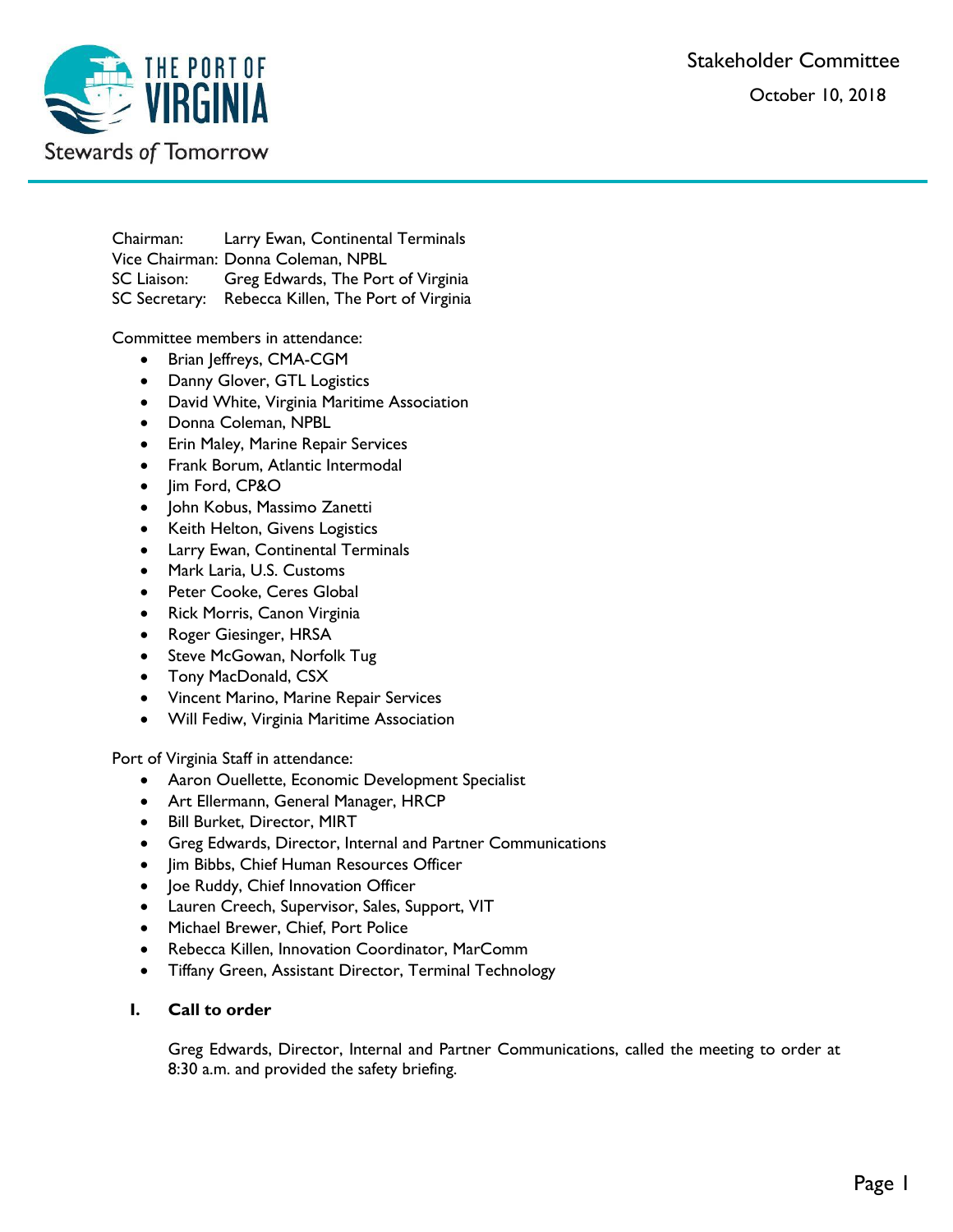### **II. Introductions**

All attendees introduced themselves and officially signed-in via sign-in sheet which was passed around at the beginning of the meeting. The list was collected by the Secretary and will be filed with official minutes.

### **III. Approval of previous meeting minutes**

The minutes of the August 8, 2018 meeting were approved as previously distributed.

### **IV. Opening Remarks from Chairman**

Chairman, Larry Ewan, stated that we have a unique opportunity in this port. He stated that we have made quantum leaps in advancing opportunities to grow the port, but it has not always been smooth. However, because of people like the ones sitting around the board table, working with the port has proven to be a positive and productive approach to demonstrating leadership in the community. He further stated that the members should take pride in their accomplishments.

### **V. Motor Carrier Committee Update**

Frank Borum shared that the motor carriers have gone through some tough battles the last few weeks, in particular, this week. He shared that some issues at the port have created semi-regular delays and backups.

It was announced at the Motor Carrier Committee meeting (Oct. 3) the City of Norfolk is concerned about safety on Hampton Boulevard. Frank stated he will be part of a committee, with members from the City of Norfolk, Norfolk Police Department, Port of Virginia and VMA to discuss the concerns on Hampton Boulevard. This committee will meet monthly with the first meeting scheduled on October 11, 2018. There is a perception that motor carriers are the cause of safety concerns, even though only six percent of the incidents on Hampton Blvd. are related to trucks.

Joe Ruddy added that The Port of Virginia is attempting to show that from 2017 to present, NIT's North Gate takes drivers 700+ trucks per day off Hampton Blvd. While it may not be favorable to the motor carrier that rail volume is increasing, it does show the City of Norfolk that we continue to diversify cargo.

Mr. Borum indicated there was also a concern amongst the motor carriers in reference to the refurbishing of existing equipment. Tiffany Green will provide an update as to how many VIG RMGs have been refurbished.

Mr. Borum also stated that early morning appointments with the TRS continue to be difficult to obtain, even when the drivers are trying to get the appointments 48 hours in advance. He stated the drivers have also been experiencing "timing out" issues with the PRO-PASS website.

Danny Glover stated that if the port is open for business, it needs to be open for business everywhere. He stated some of the frustrations the motor carriers have experienced with extended hours at VIG, but not at NIT, PMT or the PPCY. Danny requested the port look into this to allow the truck drivers to complete their missions for the day.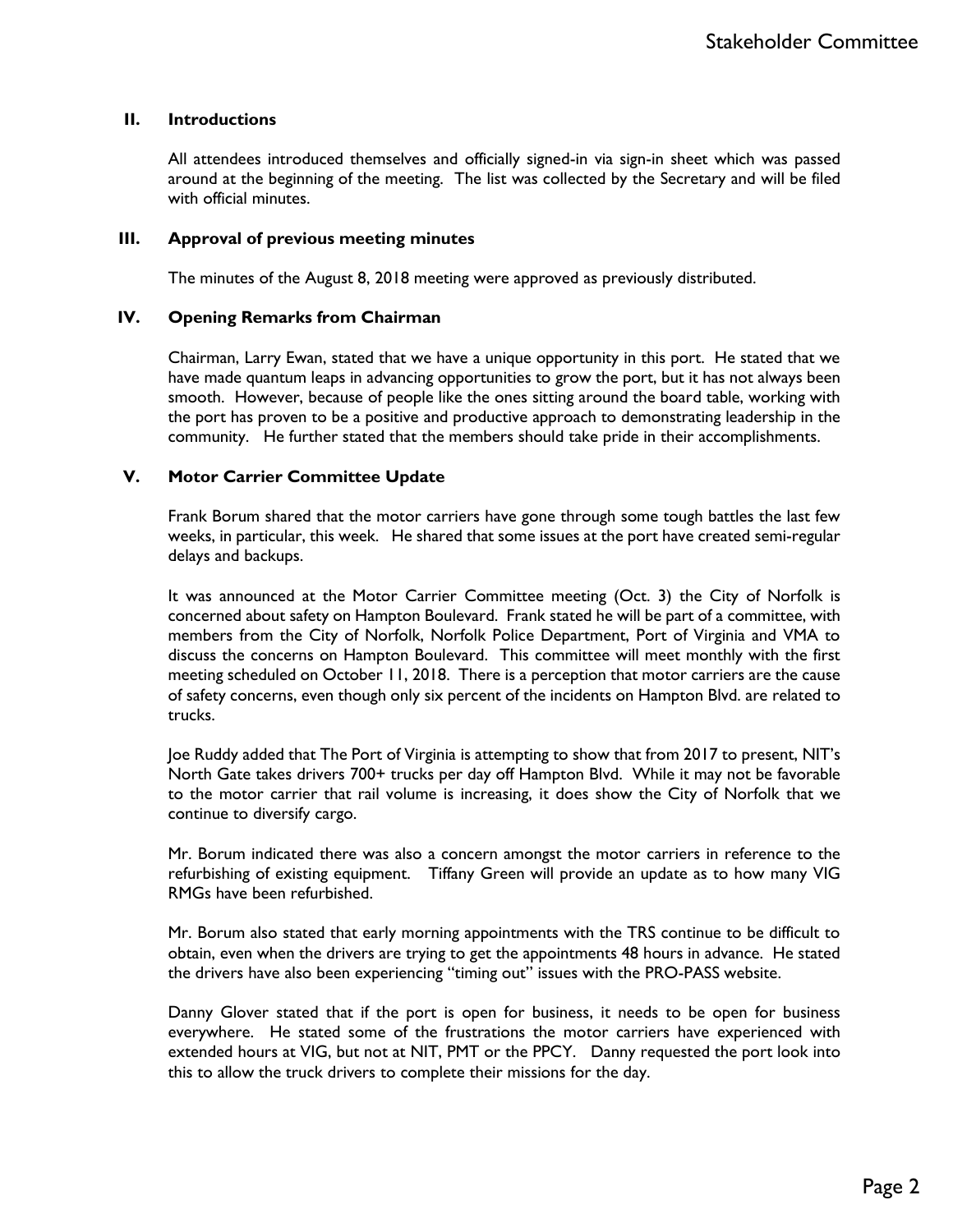Chairman Ewan advised that he is resigning from board of the TMTA. He further stated that there is no finer group of professionals with the sole interest of representing their segment of the industry. He thanked Frank Borum and Danny Glover for their constant oversight, watch and communication with the port.

### **VI. VMA Update**

David White introduced a new member of the VMA team, Will Fediw, who is the new Vice President, Government Affairs. Mr. Fediw told the committee about himself and his background.

VMA held their  $13<sup>th</sup>$  Annual Hampton Roads Navigational Summit the first week of October. David stated it was a pleasure to have a summit where there was so much progress to report. We have seen tremendous progress with widening and deepening, if all stays on schedule, dredges will be in the water by 2020. Shortly thereafter, we will be going to 55 feet in the inner harbor and deeper in the approaches and widening the sea lanes.

We have also seen continued progress at Craney Island. It is challenged in federal funding. We will be looking at how the Maritime Association can shoulder up even more than we have in past with the Port Authority to advocate for federal funds in support of these projects.

A couple of weeks ago, VMA hosted representatives from Orsted who have been contracted by Dominion Energy to build the first wind turbines off Virginia. It is anticipated that they will be in the lead to build the full scale project. They had a specific interest in procuring an American built vessel (Jones Act requirements).

The VMA Board just approved a new program that the Maritime Association is offering that is connected with the Future Leaders Program. The VMA will annually have about 15-20 individuals that will be accepted in to the program. These participants will be 40 years of age and under. It will be a regimen of visits and discussions with other facilities, other operations, key business leaders as well as a significant leadership component, with information about how to work in the political arena. This program will take approximately two years to complete, at which time the participants will be able to demonstrate that they have a fuller understanding of this industry.

David also advised the International Convention of the Propeller Club will take place October 10- 12, 2018. We are very pleased as a port community to host the convention.

Port Day at Old Dominion University (ODU) will be October 27, 2018. Lauren Creech added that Port Day this year will also be homecoming for ODU.

The next VMA breakfast briefing will take place at Norfolk Yacht Club on October 25, 2018.

Chairman Ewan advised the growth of the Maritime Association, in accordance with the strategic plan placed in motion last December, is well on its way.

### **VII. Industry Update**

Roger Giesinger provided a brief history and background of HRSA. Mr. Giesinger also provided an update on the master labor contract that will be in effect from October 1, 2018 – September 30, 2024, MILA, electronic hiring and crane simulation. Chairman Ewan requested the crane simulation video be shown at the next meeting.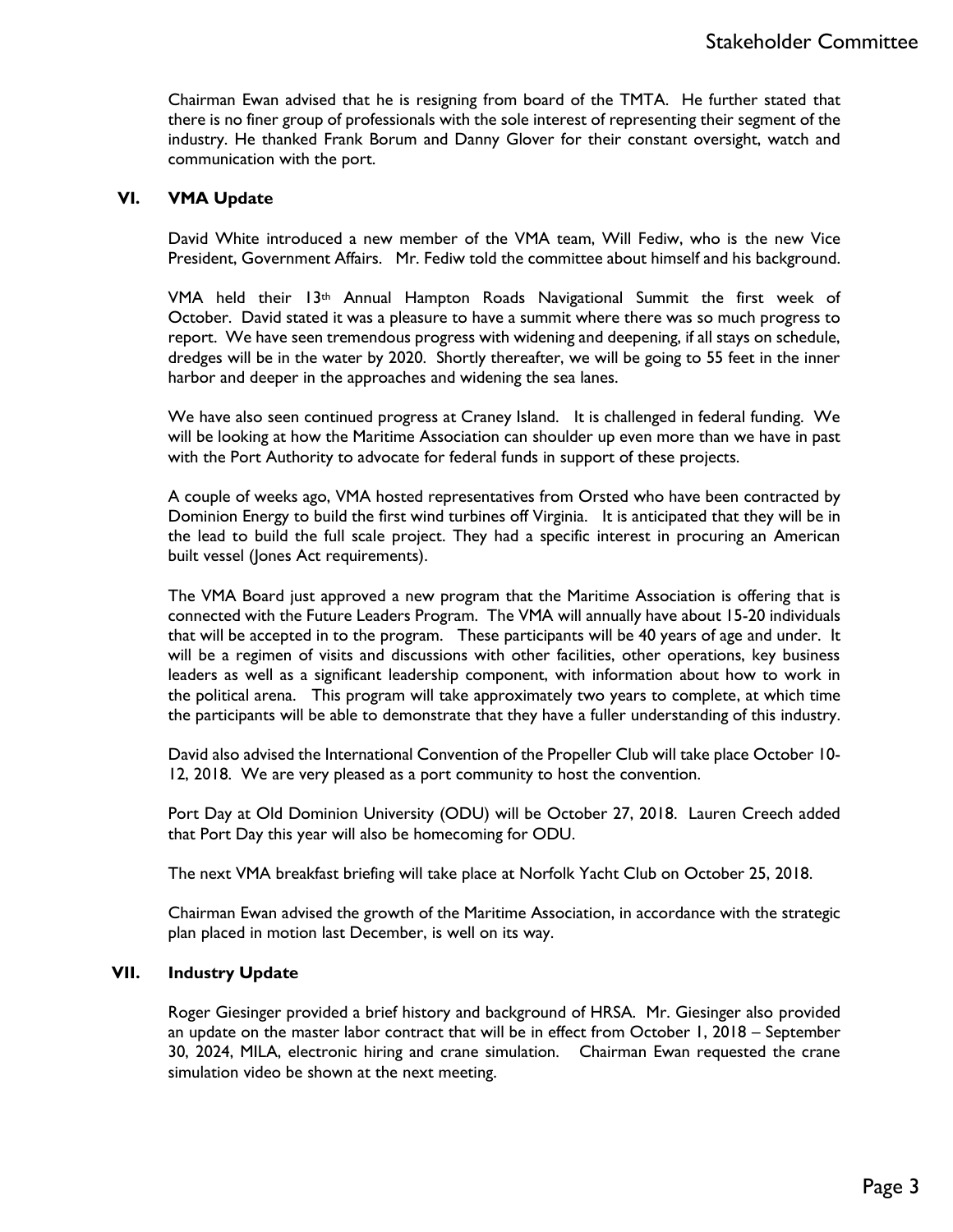Bill Burket, Director, MIRT, Port of Virginia, gave a brief update on the forecast of Hurricane Michael which is expected to impact our area.

# **VIII. Port of Virginia Updates**

### **a) Commercial Update**

Lauren Creech detailed slides showing: POV Volume RMT Potential U.S. Tariff Impacts at the POV ONE Stork – Maiden Voyage Evergreen's  $50<sup>th</sup>$  Anniversary event – attended by Tom Capozzi Brazilian Foreign Trade Association MOU Global Port Tracker North America Report September 2018

# **b) NIT/VIG Project Update**

Tiffany Green provided a pictorial update including: Wharf Extension (Completion – November 2018) Rail Yard (North Rail Bundle Construction starts November 1, 2018) Stack Yard (RMG refurbishments are underway) Gate Project South NIT – Phase I

## **c) Operations**

Joe Ruddy provided the Operations update in Tom Capozzi's absence to include: Truck Reservation System (TRS) Enhancements TRS Mandatory Hours – Current and Future Turn Times – NIT and VIG TRS Impacts Weekly Metrics

Artie Ellermann provided the HRCP update to include: Chassis Fleet Project Cargo Increased Reefer Capacity

## **IX. Future Initiatives/Open Agenda Items**

Chairman Ewan requested Mark Laria, U.S. Customs, give a brief update on the progress of the veteran hiring program. Mr. Laria reported they have received a 19<sup>th</sup> name and are bringing one more person in this calendar year, one in January and one in February. All of these people will remain in the Hampton Roads area.

Chairman Ewan requested Steve McGowan, Norfolk Tug give an update on the barge service. Mr. McGowan stated the barge service is going well and we expect to have a second barge in service within the next few months.